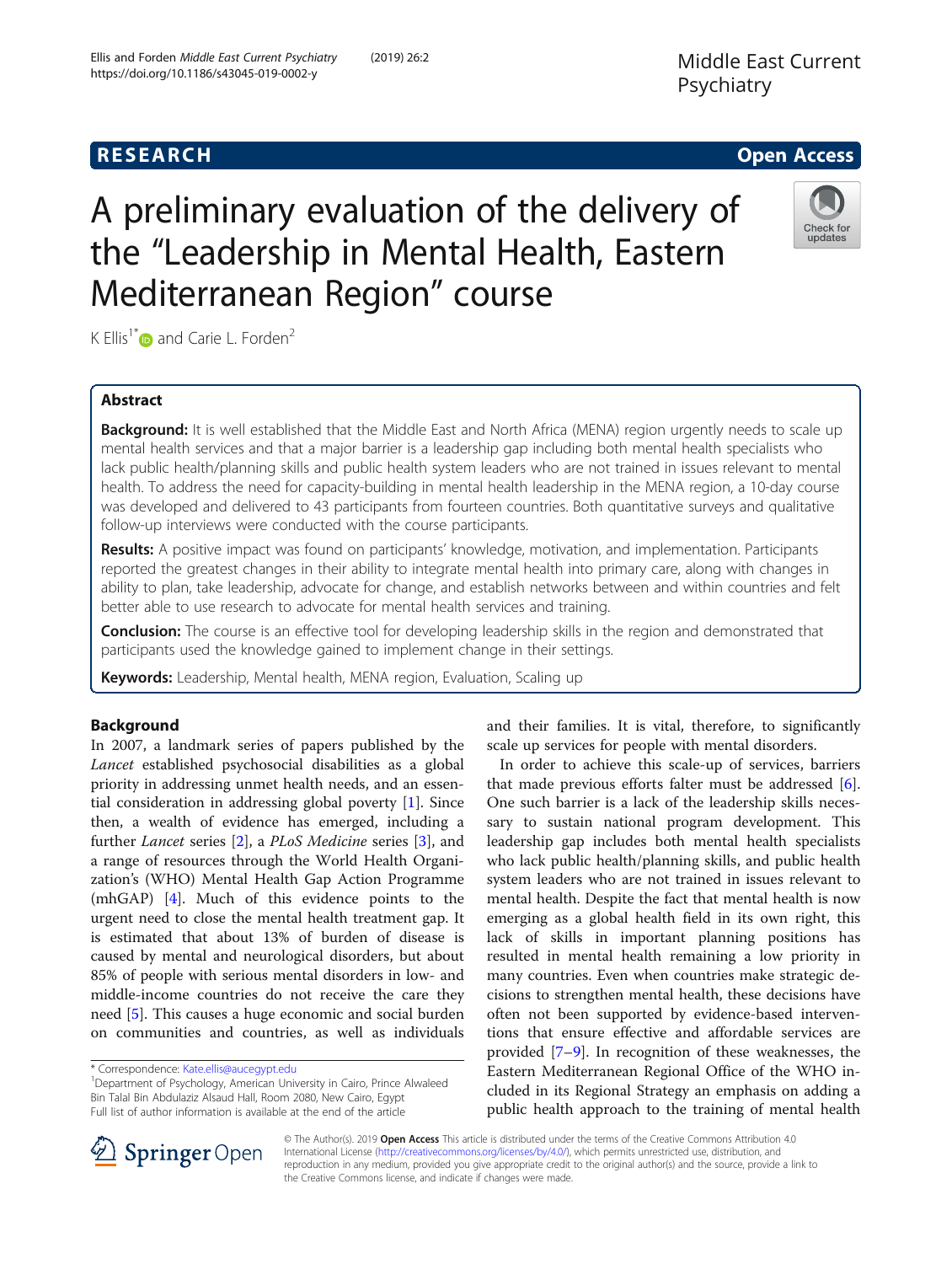professionals. Several recent guidelines have also cited

leadership development as a key priority for global mental health [\[10\]](#page-6-0).

Since 2007, a number of leadership courses have been implemented to build the capacity of key players to scale up regional mental health services. One such program is the "Leadership in Mental Health (LMH), Eastern Mediterranean Region".

#### Research statement

The aim of this paper is to examine the experiences of the professionals who attended this course on their leadership roles and skills, and if so, what type of impact it had; an evaluation was conducted.

#### **Methods**

The course was developed by the Eastern and Mediterranean Regional Office of the WHO and the Department of Psychology at the American University in Cairo (AUC). Existing curricula served as a basis for the course design, and then local, regional, and international experts worked together to refine it. The final result was a 10-day residential course delivered in English and designed to give mental health professionals an introduction to mental health leadership skills. Topics included putting mental health on the public health agenda, mental health policy, advocacy, project design and evaluation, emergency response and vulnerable groups, promotion and prevention, addressing stigma, and developing community-based services and alliances. The course objectives included increasing students' understanding of (1) the leadership skills required in order to improve mental health services, (2) how to develop and disseminate national mental health policy and strategy, and (3) how to decentralize mental health services in order to improve access and meet mental health needs. The aim was that by the end of the course, participants would be motivated to improve the mental health of their populations, enhance the care of service users, prioritize mental health on the wider health and development agenda, and pursue further training and development of their professional networks.

The course structure included delivery of didactic teaching, but also utilized active learning strategies such as case studies, exercises, group discussion, and overarching group projects designing mental health plans. Participants also gave country-specific presentations on their own work and the status of mental health services in their country.

#### Participants

The course was delivered in July 2016 and July 2017 at AUC. Participants were enrolled into an online group for the purpose of communication during and after the course. Forty-four mental health professionals from fourteen MENA region countries attended (see Table [1](#page-2-0)). The age range of the participants was from 23 years to 60 years old, including 17 males and 24 females.

#### Statistical analysis and evaluation

The evaluation of the course relied on three sources of data: (1) quantitative daily evaluations assessing reactions to the training, (2) a retrospective test of learning given at the end of the training, and (3) 6-month followup interviews on how material from the training was being used in practice.

Participants filled in daily evaluations that asked how much they agreed with six statements related to the course material and the quality of the trainers, using a scale of 1 to 5, with 1 indicating strongly disagree, 2 disagree, 3 neutral, 4 agree, and 5 strongly agree. These daily evaluations indicated that across all of the units, participants agreed that the curriculum achieved learning objectives (4.3), that the information presented was relevant to the topic (4.4), that there was sufficient time for discussion (4.3), and that the exercises were helpful (4.3). Participants also felt that the instructors were easy to understand (4.2) and answered their questions (4.2). They agreed that the overall quality of the sessions was good (4.3). See Table [2](#page-2-0) for a summary of these daily evaluations.

At the end of the training, participants completed a retrospective pre/post survey as an indirect measure of what they had learned. This approach was used in order to avoid response shift biases that might occur because participants were not able to accurately assess their knowledge prior to the training. Participants were asked how much the training had increased their knowledge in terms of unit learning outcomes. Each outcome was listed and participants indicated whether they had achieved "no difference in knowledge" (1), "small difference in knowledge" (2), "moderate difference in knowledge" (3), or "large difference in knowledge" (4).

#### Results

Across all of the units, participants indicated that they had experienced a moderate difference in their knowledge as a result of the training (3.2). Participants indicated that the largest change in knowledge was in the area of prevention and promotion (3.3), and the area of least change in knowledge was mental health law (3.0). See Table [3](#page-3-0) for a summary.

In addition to the questions on changes in knowledge, participants were asked two open-ended questions. In response to the question: "When I think about my work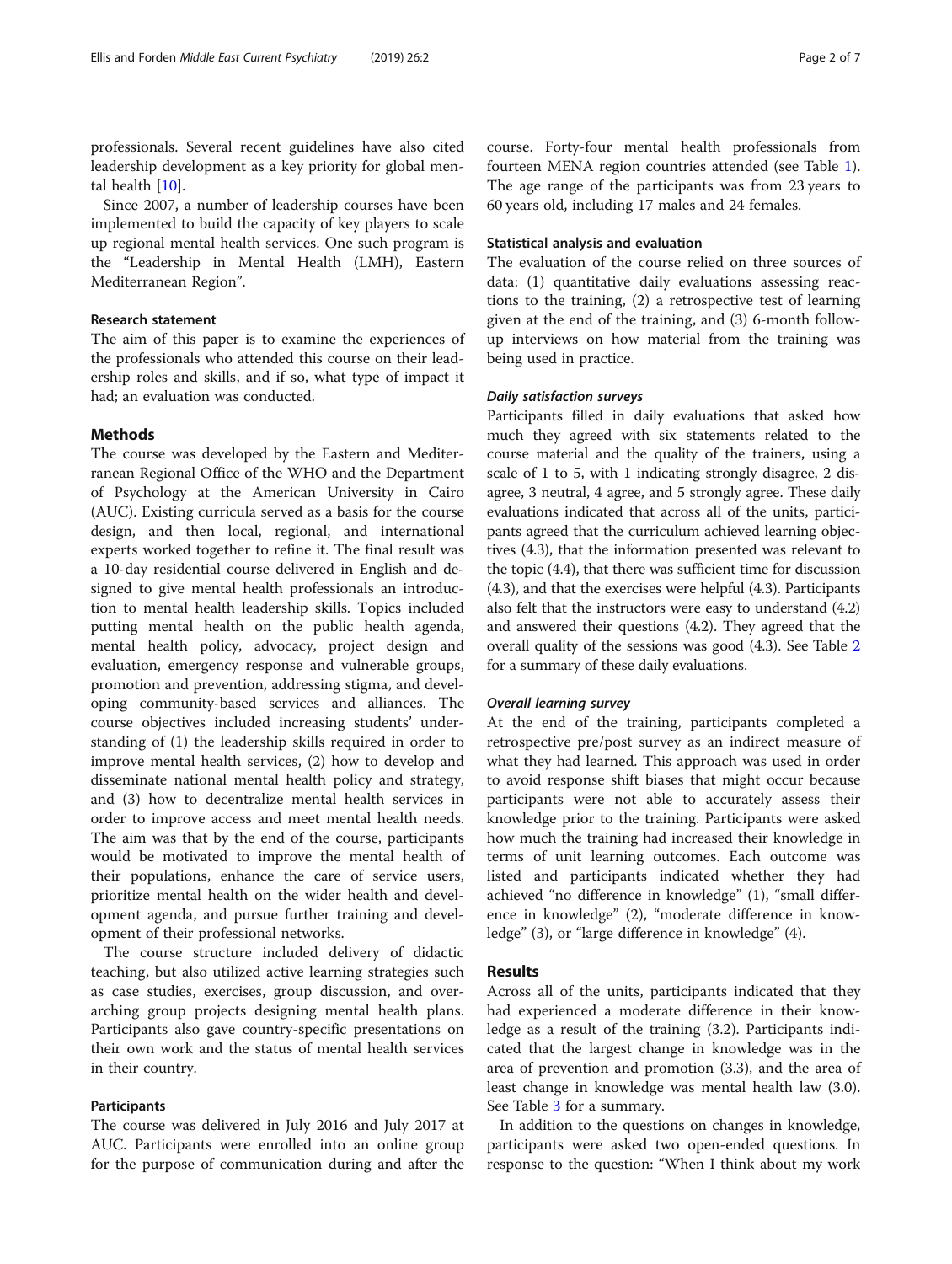<span id="page-2-0"></span>Table 1 Breakdown of participant countries and occupations

| Country        | Number of<br>participants | Setting                                                               |
|----------------|---------------------------|-----------------------------------------------------------------------|
| Egypt          | 13                        | Non-governmental organization (9)<br>Governmental (3)<br>Academic (1) |
| Oman           | 1                         | Private practice                                                      |
| Eritrea        | 1                         | Governmental                                                          |
| Sudan          | 4                         | Governmental (2)<br>Academic (2)                                      |
| South Sudan    | 1                         | Governmental                                                          |
| Syria          | 3                         | Non-governmental organization (3)                                     |
| Iraq/Kurdistan | 4                         | Non-governmental organization (2)<br>Governmental (2)                 |
| Tunisia        | 2                         | Governmental (1)<br>Non-governmental organization (1)                 |
| Pakistan       | $\mathfrak{D}$            | Private practice (1)<br>Academic (1)                                  |
| Jordan         | 1                         | Non-governmental organization (1)                                     |
| Lebanon        | 4                         | Governmental (2)<br>Non-governmental organization (2)                 |
| Palestine      | 5                         | Governmental (4)<br>Non-governmental organization (1)                 |
| Afghanistan    | $\mathfrak{D}$            | Private practice (2)                                                  |
| Lybia          | 1                         | Governmental (1)                                                      |

in the field of mental health, I believe this course has had the most impact on my ability to," participants stated that the course had most impacted their ability to integrate mental health into primary care  $(n = 12)$ , to take leadership and plan  $(n = 10)$ , to involve stakeholders or network ( $n = 8$ ), and to use research to create real change ( $n = 2$ ). They said it impacted their learning and sharing knowledge  $(n = 4)$  and helped them in developing policy ( $n = 2$ ) and advocacy skills ( $n = 5$ ). In response to the question asking for suggestions for the course, participants stated that there was a need to change the time; either to have more time, shorter days, or fewer days ( $n = 9$ ). They also asked for more practice and interactive teaching ( $n = 6$ ) and better coordination between the lectures to avoid repetition ( $n = 3$ ).

#### Six-month follow-up

To assess the impact of the course on the participants' practice, phone interviews were conducted with 18 of the participants. The interviews were conducted in English, transcribed, and analyzed for common themes.

When they were asked "How have you used the material from the course in your work?," participants stated that they had used what they had learned for the purpose of advocacy ( $n = 8$ ) and had worked to integrate mental health into primary care ( $n = 10$ ). As one stated,

It actually showed in which direction I have to start not only for the service delivery but also for the planning for mental health and that means to engage all the players, all the authorities from the officials in

**Table 2** Module evaluation summary

| $N = 30$                                     | Objectives for<br>the day were<br>achieved. | Information<br>presented was were easy to<br>relevant to the understand.<br>topic. | Instructors | Instructors<br>answered my<br>questions. | There was<br>sufficient time<br>for discussion. | The hands-on exercises<br>were helpful for<br>understanding the<br>material. | The overall quality<br>of the day's sessions<br>was good. |
|----------------------------------------------|---------------------------------------------|------------------------------------------------------------------------------------|-------------|------------------------------------------|-------------------------------------------------|------------------------------------------------------------------------------|-----------------------------------------------------------|
| Overview of global<br>mental health agenda   | 3.9                                         | 4.2                                                                                | 3.6         | 4.2                                      | 4.2                                             | 3.8                                                                          | 4.1                                                       |
| MH law                                       | 4.3                                         | 4.4                                                                                | 4.3         | 4.1                                      | 4.4                                             | 4.0                                                                          | 4.3                                                       |
| MH policy                                    | 4.5                                         | 4.6                                                                                | 4.4         | 4.4                                      | 4.2                                             | 4.2                                                                          | 4.4                                                       |
| Leadership                                   | 4.0                                         | 4.4                                                                                | 4.2         | 4.2                                      | 4.1                                             | 4.0                                                                          | 4.1                                                       |
| Emergencies                                  | 4.4                                         | 4.4                                                                                | 4.4         | 4.4                                      | 4.1                                             | 4.0                                                                          | 4.4                                                       |
| Vulnerable populations                       | 4.3                                         | 4.6                                                                                | 4.4         | 4.4                                      | 4.2                                             | 4.2                                                                          | 4.4                                                       |
| Planning community-<br>based services part 1 | 4.1                                         | 4.2                                                                                | 4.4         | 4.3                                      | 4.1                                             | 4.0                                                                          | 4.1                                                       |
| Planning community-<br>based services part 2 | 4.4                                         | 4.5                                                                                | 4.6         | 4.4                                      | 4.3                                             | 4.7                                                                          | 4.5                                                       |
| Prevention                                   | 4.2                                         | 4.3                                                                                | 4.2         | 4.3                                      | 4.4                                             | 4.3                                                                          | 4.2                                                       |
| Promotion and stigma                         | 4.3                                         | 4.5                                                                                | 4.6         | 4.3                                      | 4.2                                             | 4.2                                                                          | 4.2                                                       |
| Evaluation                                   | 4.4                                         | 4.6                                                                                | 4.5         | 4.6                                      | 4.4                                             | 4.5                                                                          | 4.5                                                       |
| Overall mean                                 | 4.3                                         | 4.4                                                                                | 4.3         | 4.3                                      | 4.2                                             | 4.2                                                                          | 4.3                                                       |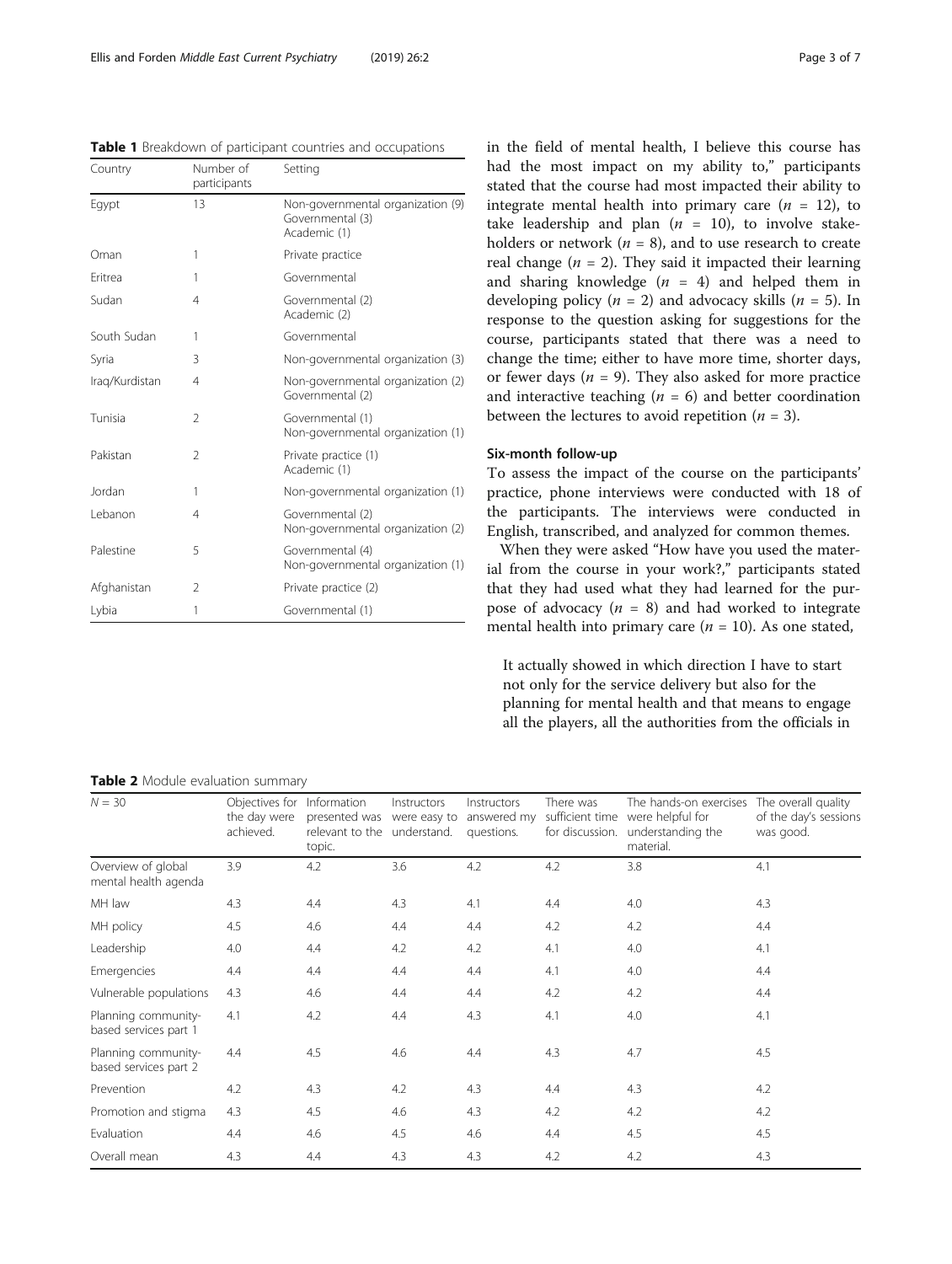## <span id="page-3-0"></span>Table 3 Overall learning survey

| Overall learning survey                                                                                                                | Average |
|----------------------------------------------------------------------------------------------------------------------------------------|---------|
| Mental health law                                                                                                                      |         |
| Familiarity with the domains and elements of a mental health law.                                                                      | 3.0     |
| Know the steps of development of mental health law.                                                                                    | 3.1     |
| Familiar with interface between mental health law and law related to the MH system,<br>social welfare, education and criminal justice. | 3.0     |
| Know the mechanisms for implementing mental health legislation in different countries.                                                 | 2.9     |
| Familiarity with the core principles of human rights.                                                                                  | 3.0     |
| Overall                                                                                                                                | 3.0     |
| Mental health and psychosocial support in emergencies                                                                                  |         |
| How to apply IASC guidelines to emergencies in my country.                                                                             | 3.1     |
| Ability to recognize groups that are vulnerable to mental illness.                                                                     | 3.1     |
| How to target psychosocial support to vulnerable groups.                                                                               | 3.3     |
| Understand the opportunities that arise in emergency situations for mental health service reform                                       | 3.2     |
| Skills and strategies that are needed for implementation of a mental health care plan with<br>vulnerable communities.                  | 3.2     |
| Overall                                                                                                                                | 3.2     |
| Mental health and development                                                                                                          |         |
| Understanding of why mental health is important to the development agenda in my country.                                               | 3.3     |
| Ability to advocate for the inclusion of people with mental disorders in development efforts.                                          | 3.1     |
| Recognition that the determinants of mental health are complex.                                                                        | 3.2     |
| Ability to explain how social, economic, and environmental factors interact to affect mental health.                                   | 3.2     |
| Knowledge of which mental health and psychosocial support activities are supported by evidence.                                        | 3.0     |
| Overall                                                                                                                                | 3.2     |
| Mental health policy and legislation                                                                                                   |         |
| Familiarity with the elements of a mental health policy.                                                                               | 3.2     |
| Knowledge of the steps of how to develop mental health policy.                                                                         | 3.1     |
| Knowledge of the steps of how to develop mental health programs.                                                                       | 3.0     |
| Awareness of the connections between mental health policy and legislation.                                                             | 3.1     |
| Familiarity with the recovery approach to mental health policy.                                                                        | 3.0     |
| Overall                                                                                                                                | 3.1     |
| Leadership in mental health                                                                                                            |         |
| Understanding of how the principles of leadership apply to the field of mental health.                                                 | 3.2     |
| Knowledge of the practical steps to take to develop leadership capabilities.                                                           | 3.2     |
| Familiarity with the steps for mental health advocacy.                                                                                 | 3.3     |
| Knowledge of how to maintain relationships and build alliances.                                                                        | 3.2     |
| Overall                                                                                                                                | 3.2     |
| Program monitoring and evaluation                                                                                                      |         |
| Understanding of the criteria used to evaluate evidence-based practices.                                                               | 3.1     |
| Ability to use research evidence to guide decisions on implementation of interventions.                                                | 3.0     |
| Ability to explain why evaluation is important for developing mental health policies and plans.                                        | 3.3     |
| Familiarity with the different types of evaluations that can be used to assess mental health<br>policies and plans.                    | 3.3     |
| Knowledge of the steps for conducting an evaluation of mental health policy and plans.                                                 | 3.1     |
| Understanding of the logic of evaluation.                                                                                              | 3.2     |
| Understanding of the indicators in the WHO AIMS and the Comprehensive Mental Health Action Plan.                                       | 2.9     |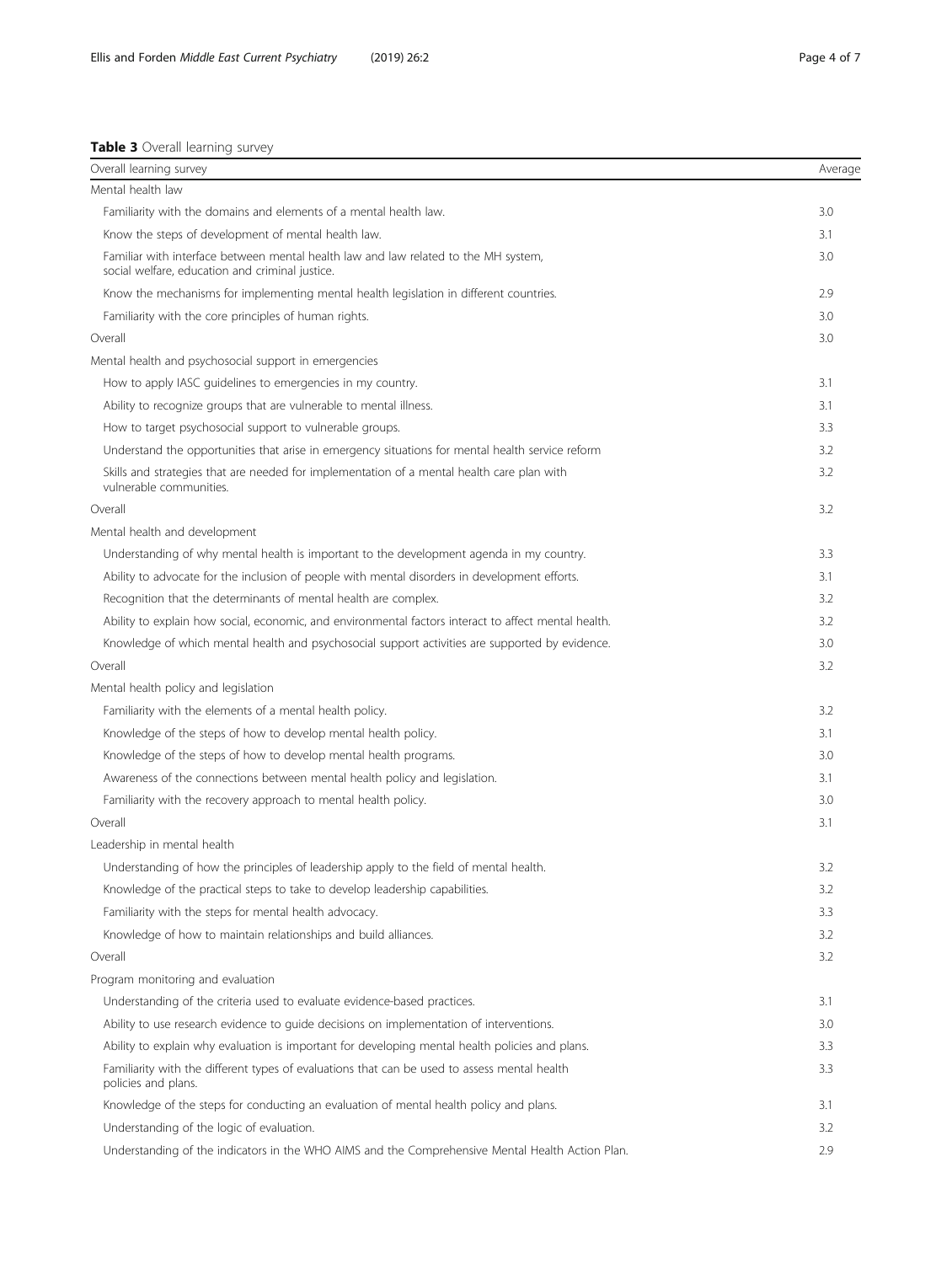| Overall learning survey                                                                                      | Average |
|--------------------------------------------------------------------------------------------------------------|---------|
| Overall                                                                                                      | 3.2     |
| Planning and building alliances                                                                              |         |
| Understanding of the components of community mental health care.                                             | 3.3     |
| Knowledge of what a balanced care model for mental health should look like.                                  | 3.2     |
| Ability to give specific examples of community mental health services in my country.                         | 3.3     |
| Familiarity with the steps of planning community-based services.                                             | 3.2     |
| Understanding of the importance of collaboration and partnerships in developing<br>mental health services.   | 3.4     |
| Skills in building alliances with partners.                                                                  | 3.1     |
| Ability to utilize strategic plans to develop services.                                                      | 3.2     |
| Overall                                                                                                      | 3.2     |
| Prevention and promotion                                                                                     |         |
| Understanding of a holistic, encompassing approach to mental health promotion and prevention.                | 3.3     |
| Knowledge on need to integrate mental health into primary care for promotion and prevention.                 | 3.4     |
| Importance of a mental health model focused on wellness and prevention rather than<br>disease and treatment. | 3.3     |
| Understanding of need to challenge the stigma surrounding mental illness.                                    | 3.3     |
| Overall                                                                                                      | 3.3     |

the ministry of health and the also the government hospitals and district hospitals how to have a room or to have a small unit for mental health services not just to provide psychiatric services but also to provide mental health in general.

Another described how they had used the knowledge from the course to work with the Ministry of Health in their home country to open a National Mental Health Center and to begin to prepare for a Mental Health Act

Another example also I worked with the ministry of health on how to start this national mental health committee, and how to prepare for a mental health act. I am saying that we worked with the ministry of health and authority to have a political willingness in terms of how to have a clear policy for the mental health establishment and providing the mental health for all the needed persons especially in displaced camps. As well to have a clear policy in terms of budget for the mental health and planning for the mental health as well with all sectors. At the same time we work with the community on how to avoid stigma about the mental health in emergency situations and in ordinary situations so we, a lot of utilization of the material that we had from our training in Cairo.

Participants felt they had received helpful information  $(n = 6)$ , and many had used the material to train their staff ( $n = 10$ ). For example, one said that

We have about 150 health officers- general practitioner, and we have 100 midwives, and 300 practical nurses and nursing staff, we are planning to train all of them on mental health and mental health gap and choose the modules which can be implemented within our health center. So, we just, we are, we are in the beginning, so the course was a very strong baseline for me.

Some cited in particular that it had been helpful to learn about working with emergencies  $(n = 4)$ , monitoring, and evaluation ( $n = 6$ ). They also reported that it had increased their motivation ( $n = 9$ ).

When asked if the course had impacted their leadership in mental health, participants reported that it had enabled them to better integrate mental health into their work  $(n = 8)$ , helped their team leadership skills ( $n = 4$ ), and had helped them to engage stakeholders ( $n = 6$ ). Other participants said that they had taken on more leadership, joined a UN task force, worked to change policy, or tried to empower community leaders. One stated that

When I was brought in the leadership, in the leadership room, I was told that I am not enough, I'm not enough to do this, in the head room. But with the help of the course, I really used it too much and I used what I have learned too much… They asked me to organize the clinical all around the hospital, and then to give the decision makers what we will do next to make the clinical affairs better.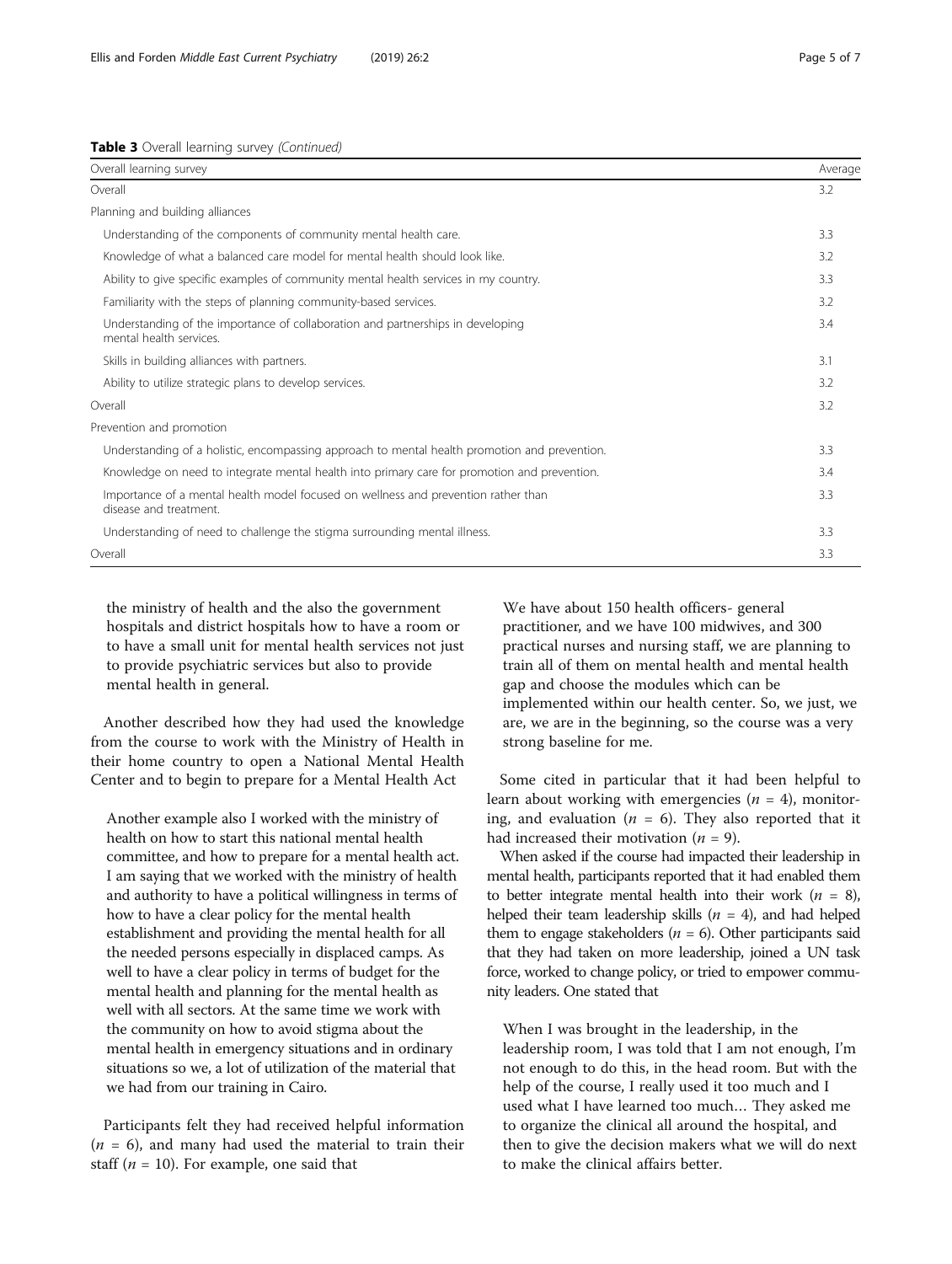Participants were asked if the training helped them build networks. They felt it had helped them build connections to others in their own countries  $(n = 11)$ , and outside of their countries ( $n = 11$ ), and was motivat-

ing and beneficial to hear from other countries ( $n = 9$ ). Participants talked about how they shared information with each other and shared ideas, for instance one participant from Lebanon said

Yes, I got to know Egyptians the most, such as Dr. \*\*\*\*\* and Dr. D\*\*\*\*\*. I always stayed in touch with them. My colleagues also helped me during the course, as did the group from Sudan; they gave me new ideas I can use in my work. The group from Sudan also said that they'd invite us as an organization once a course becomes available at their end. Since I work with elder people and PSS activity, I was able to give them some of my ideas and I sent them a few PowerPoints, and they also gave me some ideas as well.

When asked if there had been challenges or successes in implementing what they had learned in the training, the most common challenge was limited resources, including time and money ( $n = 9$ ). Challenges in getting others on board with mental health integration was also mentioned ( $n = 4$ ), as well as political challenges such as red tape and safety [\[6](#page-6-0)]. Participants felt that they were successful in developing plans for mental health integration into primary care  $(n = 6)$ . One participant stated the following

Yes, because we open a new unit in the general hospital in Tripoli, because we only have only one big hospital for psychiatry in Tripoli, we opened a unit in the general hospital which is at the center of the capital. This is a new approach and a new idea that you open a unit in a general hospital, which is a good idea.

Participants further mentioned implementing monitoring and evaluation, a focus on prevention, networking for resources, and focusing on the needs of beneficiaries. Two participants mentioned a success of changing legislation, which given the 6-month time frame is a rather impressive achievement.

Finally, participants were asked if they had any recommendations for further training. They suggested that the LMH training be more practical  $(n = 9)$ , include more group work ( $n = 7$ ), and offer field trips to mental health clinics ( $n = 4$ ); they also wanted to have more time for the course  $(n = 5)$  and follow up the course in order to maintain learning  $(n = 6)$ .

One participant stated, "I would say it definitely motivated me to take further courses and not only me

because the first week that I returned back from Egypt, my friends the recommendation for the leadership was to send some more people to this course if it was happening again in the future." Participants said that they would like the opportunity for more training in the

areas of utilizing traditional healers and child protection.

#### **Discussion**

The aim of the paper was to examine the experiences of the professionals who attended this course on their leadership roles and skills, and if so, what type of impact it had. The survey findings demonstrate that the LMH course had a moderate positive impact on participants over the two cohorts. However, the qualitative data demonstrates a strong positive impact. Both at the end of the course and at 6 months later, participants reported the greatest changes in their ability to integrate mental health into primary care, ability to plan, take leadership, and advocacy. This was particularly apparent in the follow-up interviews where the majority of participants described ways in which they had implemented change; several spoke of how they had used the knowledge from the course to effect policy change, such as working with the Ministry of Health in their home country to open a National Mental Health Center and to begin to prepare for a Mental Health Act, opening mental health units within primary care settings, and training staff. Such developments within a time frame of 6 months are to be commended.

The use of monitoring and evaluation skills drawn from the course were frequently mentioned, as was being better able to use research to advocate for mental health services and training. Perhaps most importantly, the majority of participants reported increased motivation to scale up services and provide better mental health care to their communities. One notable area of positive feedback was the impact of learning from international colleagues, sharing best practice, and being able to gain support from other professionals. This was particularly pertinent as many participants described feelings of isolation, a lack of support, and not knowing where to get support from at the onset of the course.

#### Challenges

The difficult economic situation in the region and problems related to obtaining Egyptian travel visas created challenges for some participants to attend. Although the organizers tried to limit costs, bringing international experts and delivering a residential course was expensive. To address this, low-cost accommodation was offered on site in the faculty residences and where possible scholarships were provided. Online teaching was considered as a way to address both costs and visa difficulties, but internet access and service can be problematic, and